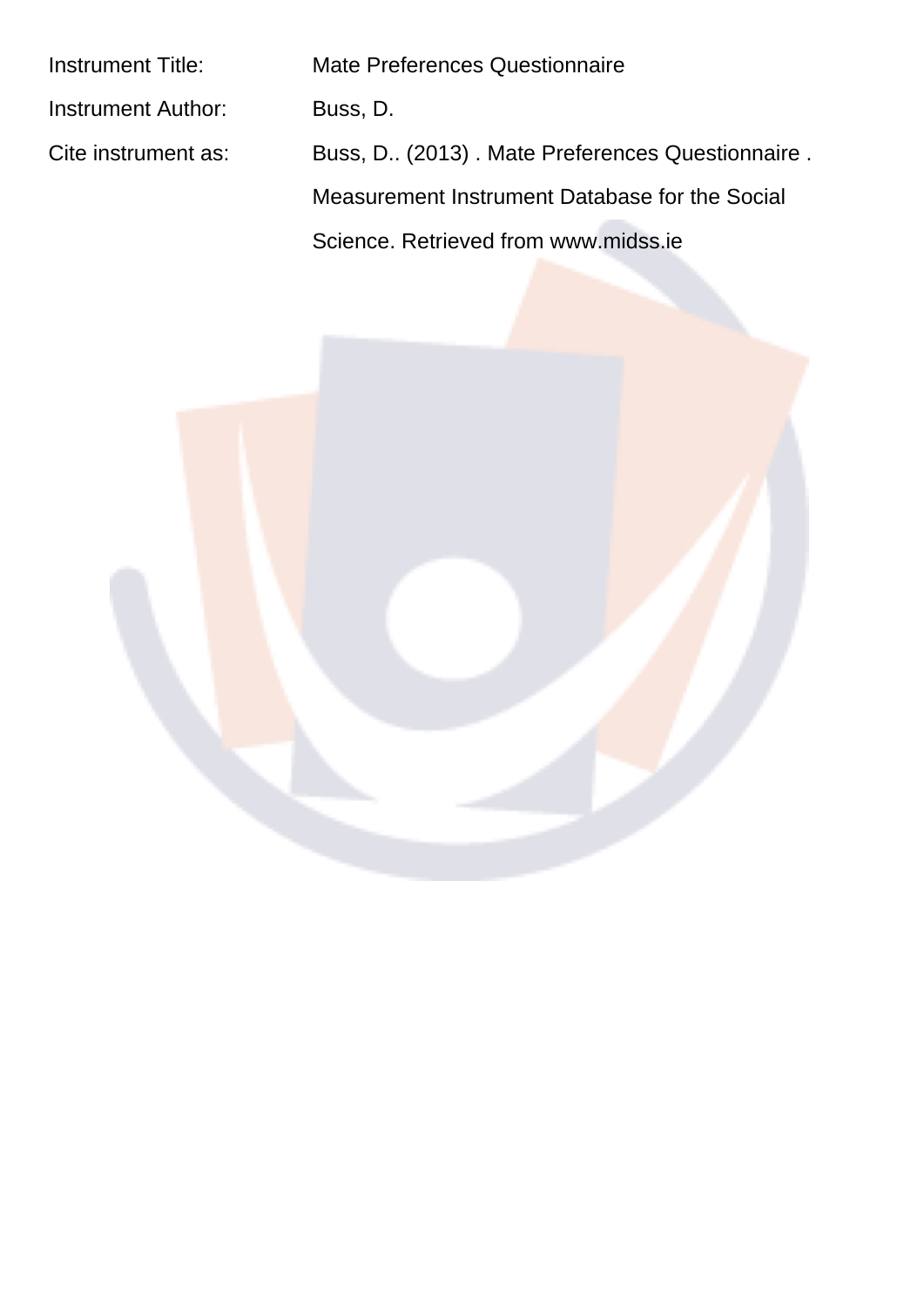## **Factors in Choosing A Mate**

| Part I: Biographical Data                                                                                                                                                                                                                                                                                                                                                                                                          |                                        |
|------------------------------------------------------------------------------------------------------------------------------------------------------------------------------------------------------------------------------------------------------------------------------------------------------------------------------------------------------------------------------------------------------------------------------------|----------------------------------------|
| 1. Age: $\_\_\_\_\_\_\_\_\_\_\_\_\_\_\_\_\_\_\_\_\_\_\_\_\_\_\_\_\_\_\_\_$<br>2. Sex: (male or female)                                                                                                                                                                                                                                                                                                                             |                                        |
| 3. Religion:<br>4. Marital status (please circle): single dating engaged married divorced<br>5. Class or year:                                                                                                                                                                                                                                                                                                                     |                                        |
| 5. Class or year:<br>6. Number of brothers: Number of sisters:                                                                                                                                                                                                                                                                                                                                                                     |                                        |
| Part II: Evaluative Section<br>1. At what age would you prefer to marry?<br>2. What age difference would you prefer between you and your spouse?<br>Whom would you prefer to be older (please circle): self spouse<br>3. Please evaluate the following factors in choosing a mate. If you consider it<br>important, but not indispensable2 points<br>desirable, but not very important1 point<br>irrelevant or unimportant0 points | years                                  |
| (1) Good cook and housekeeper                                                                                                                                                                                                                                                                                                                                                                                                      | $(10)$ Desire for home and children    |
| (2) Pleasing disposition                                                                                                                                                                                                                                                                                                                                                                                                           | (11) Favorable social status or rating |
| (3) Sociability                                                                                                                                                                                                                                                                                                                                                                                                                    | $(12)$ Good looks                      |
| (4) Similar educational background                                                                                                                                                                                                                                                                                                                                                                                                 | (13) Similar religious background      |
| (5) Refinement, neatness                                                                                                                                                                                                                                                                                                                                                                                                           | $(14)$ Ambition & industriousness      |
| (6) Good financial prospect                                                                                                                                                                                                                                                                                                                                                                                                        | (15) Similar political background      |
| (7) Chastity (no previous experience                                                                                                                                                                                                                                                                                                                                                                                               | (16) Mutual attraction-love            |
| in sexual intercourse)                                                                                                                                                                                                                                                                                                                                                                                                             | (17) Good health                       |
| (8) Dependable character                                                                                                                                                                                                                                                                                                                                                                                                           | $(18)$ Education & intelligence        |
| (9) Emotional stability $&$ maturity                                                                                                                                                                                                                                                                                                                                                                                               |                                        |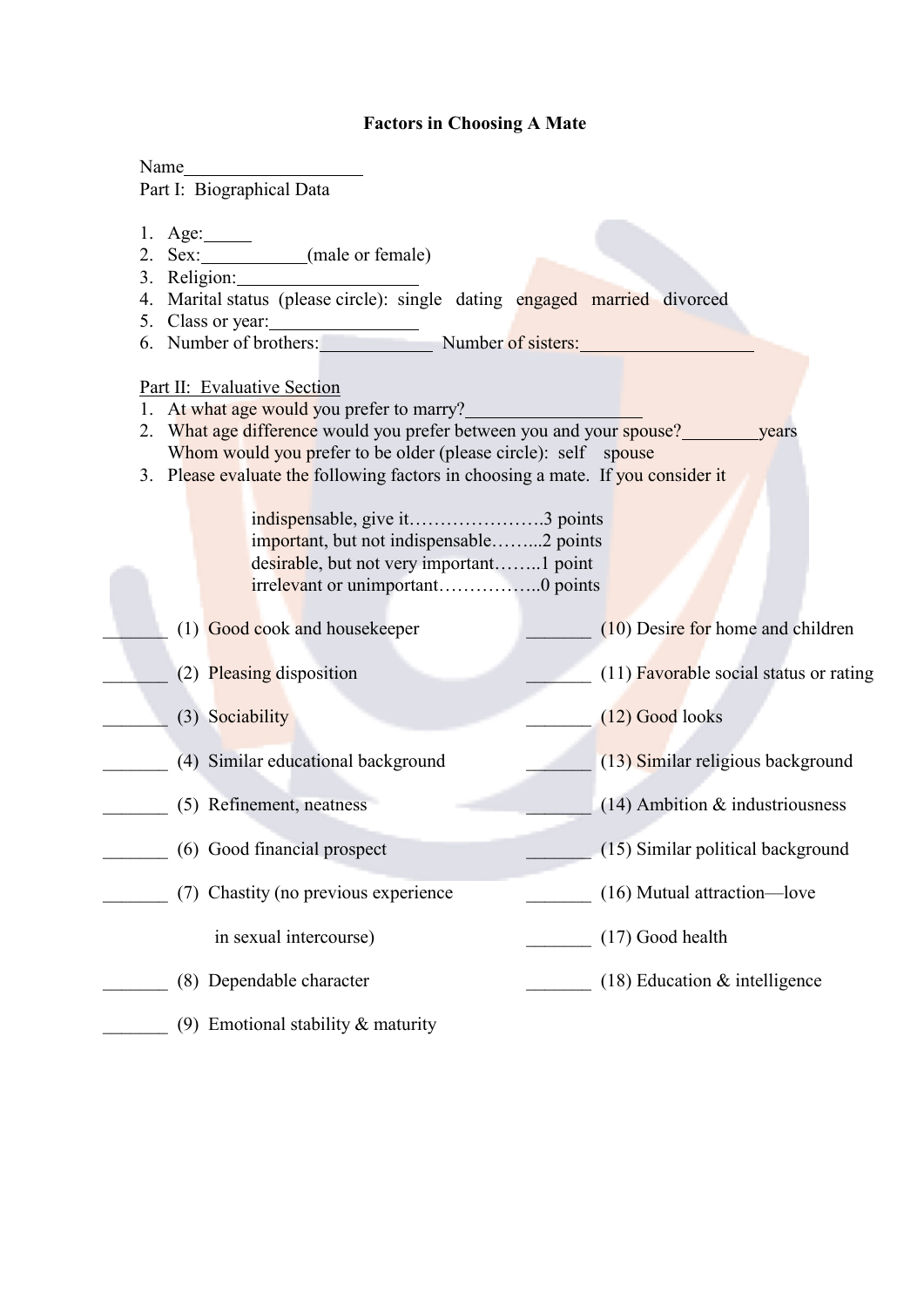Age: Sex: M F Married: yes no

Preferences Concerning Potential Mates

Instructions. Below are listed a set of characteristics that might be present in a potential mate or marriage partner. Please rank them on their desirability in someone you might marry. Give a "1" to the most desirable characteristic in a potential mate; a "2" to the second most desirable characteristic in a potential mate; a "3" to the third most desirable characteristic; and so on down to "13" for the 13<sup>th</sup> most desired characteristic in a potential mate.

Rank These 13 Characteristics From Most (1) to Least (13) Desired in a Mate



## Source of instrument:

Buss, D. M. (1989). Sex differences in human mate preferences: Evolutionary hypotheses tested in 37 cultures. Behavioral and Brain Sciences, 12, 1-49.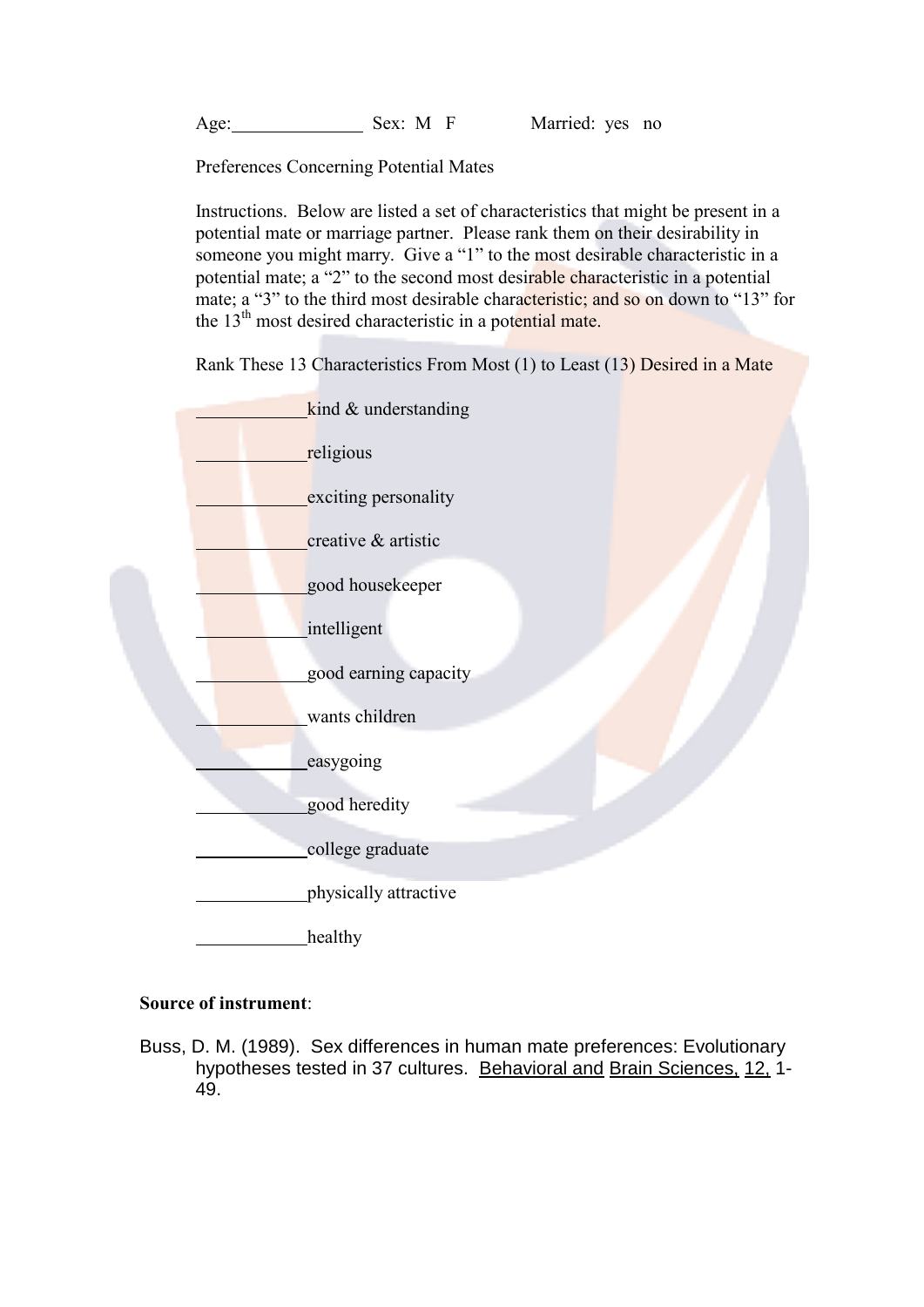## **Publications on mate preferences:**

Buss, D. M. (1985). Human mate selection. American Scientist, 73, 47-51.

- Buss.D. M., & Barnes. M. L. (1986). Preferences in human mate selection. Journal of Personality and Social Psychology, 50, 559-570.
- Buss, D. M. (1987). Sex differences in human mate selection criteria: An evolutionary perspective. In C. Crawford, et al. (Eds.), Sociobiology and Psychology: Issues, Ideas, and Findings. Hillsdale, NJ: Erlbaum.
- Buss. D. M., & Angleitner, A. (1989). Mate selection preferences in Germany and the United States. Personality and Individual Differences, 10, 1269-1280.
- Buss, D. M., Abbott, M., Angleitner, A., Biaggio, A., Blanco-Villasenor, A., Bruchon-Schweitzer, M [& 45 additional authors]. (1990). International preferences in selecting mates: A study of 37 societies. Journal of Cross Cultural Psychology, 21, 5-47.
- Buss, D. M. (1992). Preference mechanisms in human mating: Implications for mate choice and intrasexual competition. In J. Barkow, K. Cosmides, & J. Tooby (Eds.), The Adapted Mind. New York: Oxford University Press.
- Buss, D. M. (1992). Mate preferences in Spain, Europe, and the World. El Pais, 200-203.
- Buss, D. M. (1992). Do women have evolved preferences for men with resources? Ethology and Sociobiology, 12, 401408.
- Gangestad, S. W., & Buss, D. M. (1993). Pathogen prevalence and human mate preferences. Ethology and Sociobiology, 14, 89-96.
- Buss, D. M., & Schmitt, D. P. (1993). Sexual Strategies Theory: A contextual evolutionary analysis of human mating. Psychological Review, 100, 204-232.
- Buss, D.M. (1994). Mate preferences in 37 cultures. In W.J. Lonner & R. Malpass (Eds.), Psychology and Culture (pp.197-202). Boston: Allyn & Bacon.
- Buss, D. M. (1994). The strategies of human mating. American Scientist, 82, 238-249.
- Botwin, M., Buss, D. M., & Shackelford, T. K. (1997). Personality and mate preferences: Five factors in mate selection and marital satisfaction. Journal of Personality, 65, 107-136.